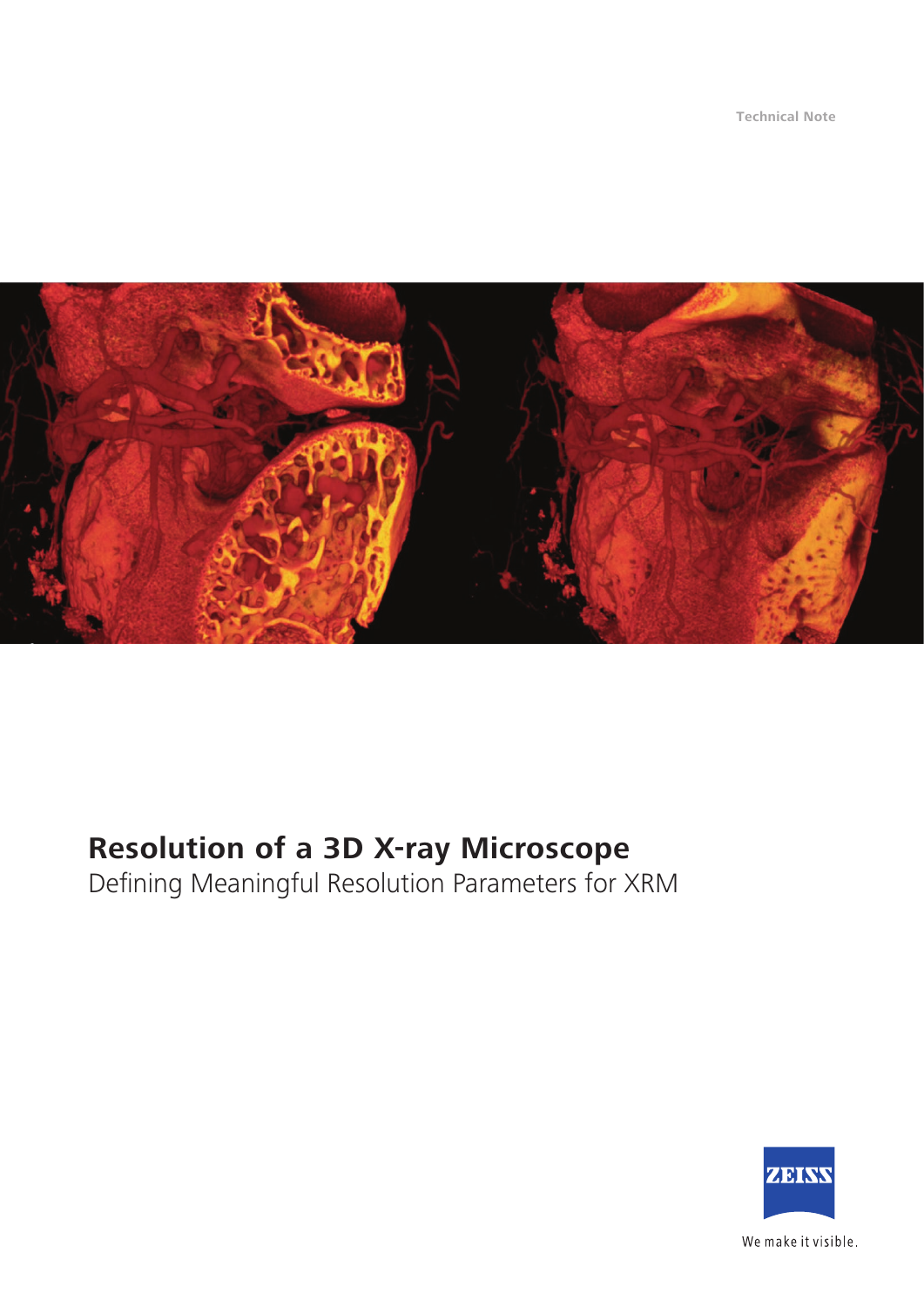## **Resolution of a 3D X-ray Microscope** Defining Meaningful Resolution Parameters for XRM

Author: *Carl Zeiss Microscopy GmbH, Germany*

Date: July 2013

**Although the definition of resolution may seem straightforward, several non-equivalent terms are used to represent the resolution capabilities of 3D tomographic instruments. ZEISS specifies on spatial resolution, the most meaningful measurement of an microscope's performance. This Tech Note explains how to objectively evaluate the resolution performance of 3D X-ray microscopes and other computed tomography (CT) instruments relevant to the user's research and production goals.** 

Micro-CT and nano-CT technology have made considerable strides in resolution during the past decade. The recent introduction of 3D X-ray microscopy (XRM) brings yet another advancement at even higher resolution.

When evaluating these high resolution systems it is helpful to understand the numerous terms used in the industry to describe resolution that, if not clearly understood, can confuse comparisons between systems. These terms include:

- Spatial resolution Spot size
- 
- 
- 
- Voxel size • Detail detectability
- 
- **Nominal resolution**

Each of these terms conveys vastly different representations of a system's performance. While spatial resolution provides a direct measurement of the system's complete imaging capability, metrics such as voxel, nominal resolution, and spot size are isolated contributors to resolution that, by themselves, do not describe the performance of the system as a whole.

Meaningful resolution measurements should reflect total system performance, be based on standards that enable unbiased comparisons, and be considered at multiple working distances that reflect the range of intended applications and sample sizes. In order to make an objective comparison of systems, a clear understanding of each term is required.

#### **Spatial Resolution: The Most Meaningful Measurement**

Spatial resolution refers to the minimum separation at which a feature pair can be resolved by an imaging system. It is typically measured by imaging a standardized resolution target (Figure 1a) with progressively smaller line-space pairs. As the feature pairs become spaced closer than a system's resolution capability, they cannot be distinguished (resolved) from one another and increasingly appear as one single feature (Figure 1b).

Historically, spatial resolution came from attempts to describe a telescope's resolution by the minimum separation of stars



*Figure 1a – A standard spatial resolution target.*



*Figure 1b – Spatial Resolution as a Function of Feature Separation. As the same pair of features becomes separated by spacing smaller than the resolution of a system, it becomes indistinguishable as a pair by the imaging system.*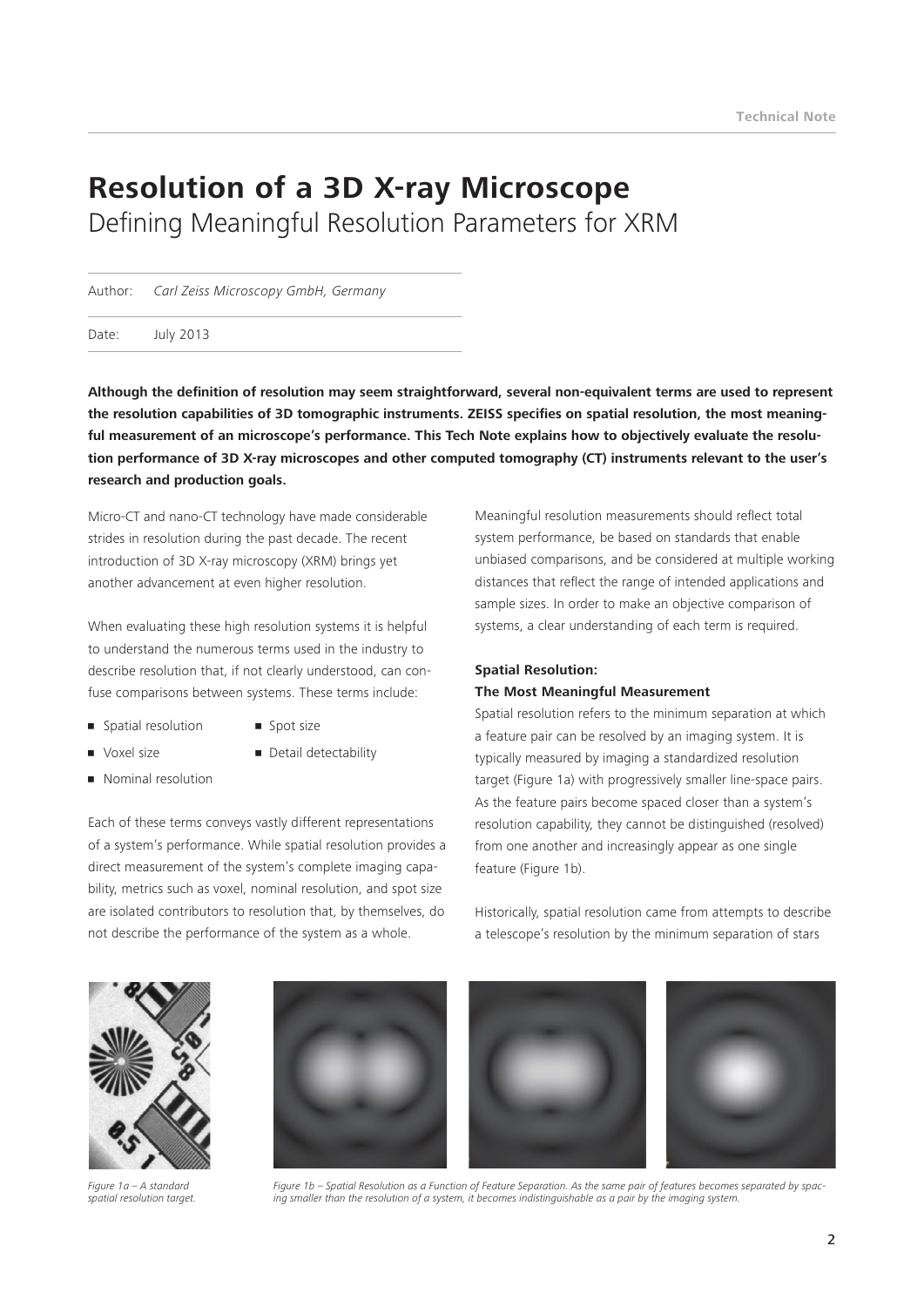that could be resolved. It still serves as the standard scientific measurement of resolution for most imaging systems, used for everything from medical CTs to common optical microscopes.

Spatial resolution is the most meaningful and comprehensive metric because it is measures the output of the system (an image) and accounts for all imaging system characteristics, including X-ray source spot size; detector resolution; vibrational, electrical and thermal stability; magnification geometry; and imaging conditions. This is the metric that ZEISS uses to specify resolution of the Xradia Versa and Xradia Ultra instruments.

#### **Voxel: A Calculation of Pixelation**

Voxel (3D) or pixel (2D) size is a geometric calculation referring to a cross-sectional area in the sample that is imaged onto a single detector pixel. This calculation accounts for only the detector pixel size and system geometry and does not account for source blur, source and system stability, imaging artifacts, and other key aspects of a system's actual output that contribute to or detract from image quality.



The fallacy of relying on a geometric term such as this can be seen in Figure 3 in side-by-side images of a carbon fiber composite at a voxel size of 1.0 µm. Although both images were taken at the same voxel on different systems, only the right-hand image can resolve the carbon fibers.



*Figure 3 – Voxel Size versus Spatial Resolution. Although the same carbon fiber composite sample was imaged at the same voxel size of 1.0 µm, the resulting image quality differs greatly. [Left: non-ZEISS commercially available CT system at 1.0 µm. Right: Xradia Versa at 1.0 µm*

*Minimum Voxel: Theoretical versus Practical Calculation* Minimum voxel size is calculated assuming an extremely small sample placed as close to the source and as far from the detector as possible to deliver maximum geometric magnification. However, operating at high geometric magnification causes problems that can limit true resolution, such as source blur and motion blur that can occur due to heating if the sample is placed too close to the source.

Thus the minimum voxel size is often meaningless in depicting the system's actual resolution performance. In fact, a minimum voxel may produce lower quality and worse resolution than images taken at a larger voxel size.

It should be noted that while minimum voxel can be misleading, the effective voxel can be relevant. When voxel size becomes approxi-mately equivalent to all other resolution limiters, it is referred to as the effective voxel. This is discussed further in the spot size section.

#### **Nominal Resolution: "In Name Only"**

Nominal means ideal or theoretical and is used to emphasize the difference between theory (system design) and reality (system performance). Nominal resolution is a theoretical specification, and does not provide evidence of a system's true performance. In the practice of microCT the term is often used to refer to the minimum voxel size. A common oversight is to assume nominal resolution is equivalent to the spatial resolution of a system; rather is a purely geometric term that becomes meaningless when other system resolution factors, such as stability or source blur, are dominant.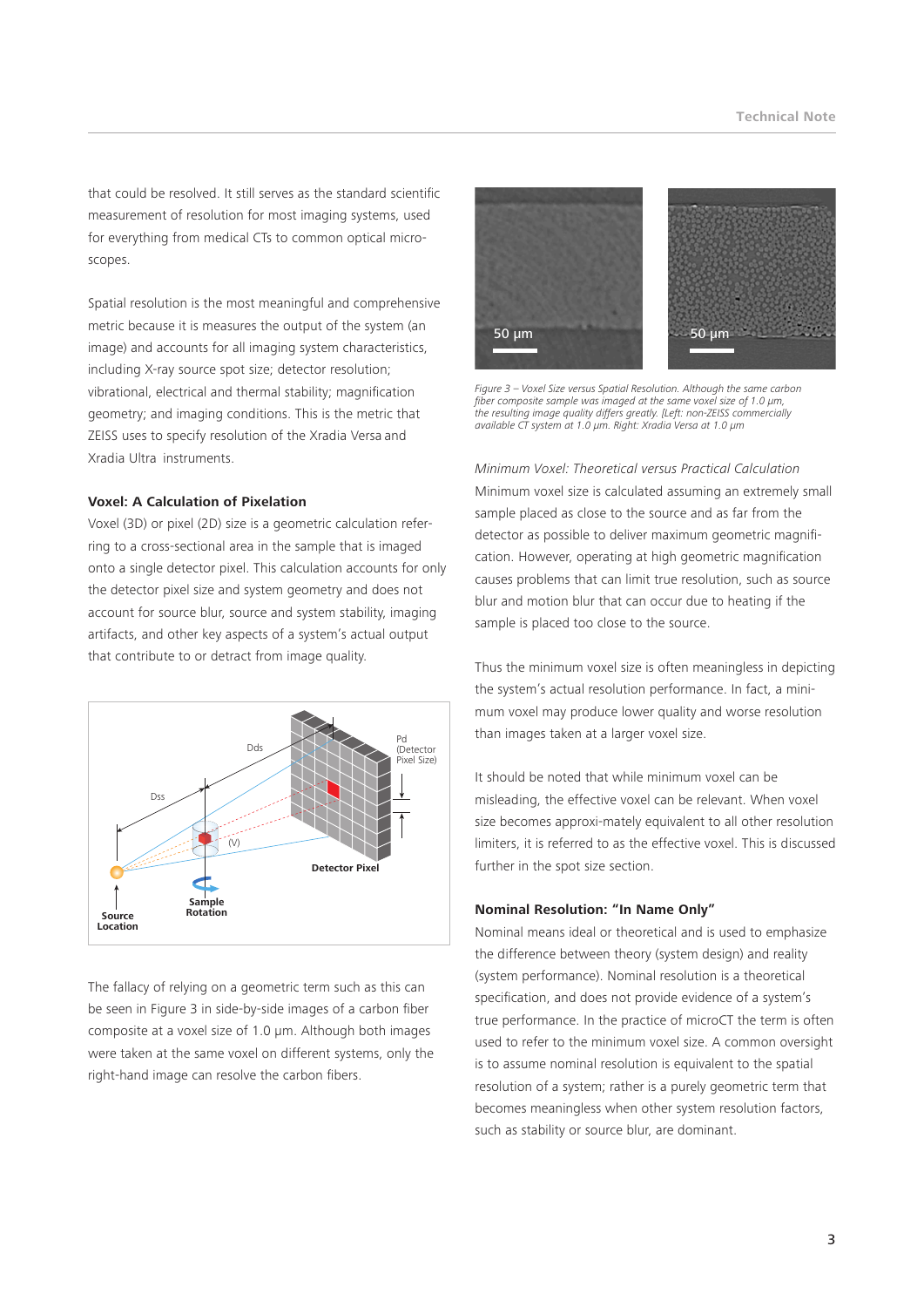#### **Spot Size: Only Relevant for Geometric Magnification-Based Systems**

Spot size is the measured diameter (full width at half maximum, FWHM) of the X-ray beam at the source. It is one of many factors that define a system's ultimate spatial resolution, but its impact is highly dependent on a system's optical and imaging design.

The source spot size relates to resolution due to spot-sizeinduced image blur, referred to as "spot blur" or "penumbral blur," which is proportional to both the source spot size and geometric magnification. This spot blur can significantly limit resolution (as seen in Figure 4) for geometric magnification-based systems. As a result, conventional micro-CT and nano-CT manufacturers have focused on developing the smallest system spot size.

However, not all system architectures are equally dependent upon spot size. Two-stage magnification (geometric + optical) designs employed by ZEISS X-ray microscopes reduce dependence upon geometric magnification and minimize spot blur, which removes the conventional limitations of spot size on resolution.

Thus, while spot size can limit resolution for geometric magnification-based systems including conventional microCT/ nanoCT, it should not be used as a comparative metric when the comparison includes systems such as X-ray microscopes that use two stages of magnification and are not solely dependent on geometric magnification.



*Figure 4 – Spot Blur at Varying Geometric Magnifications. Spot blur can be significant at high geometric magnifications (left), but can be significantly reduced when operating at lower geometric magnifications (right).* 



*Figure 5 – Detail detectability measures the presence of something without the requirement to resolve that object. When is the feature, the letter R, detected versus resolved in these images? Detection occurs in the second or third image from the left, well below where the feature is resolved.*

#### **Detail Detectability: Non-Standard Term**

Also known as "feature recognition," the term "detail detectability" is used in various ways among the imaging community. Detail detectability, depending on how it is defined, can be used to characterize system performance. However, due to dissimilar definitions within the CT community and the lack of a standardized reference target, it generally cannot provide the complete basis for evaluation.

This term has been used confusingly in different contexts to refer to minimum voxel, to half the source spot size, or to the smallest high-Z feature that an observer would interpret as detected. Defining detail detectability as the smallest high-Z feature that can be detected is the most conventional definition, but there is not a common method of determination.

Such quantification of detail detectability is problematic because it is influenced by:

- Observer bias: an observer may visualize a slight gray scale shift and subjectively claim the particle is "detected" but interpretation may vary by observer.
- target for micro-CT, which can lead to dissimilar detail uu' • Feature construction: there is no standardardized reference detectability numbers that are reliant on variable measure ment techniques. Such techniques may include creating a feature from highly X-ray absorbing materials with high aspect ratios (small only in one of the three XYZ dimen sions), which then enables detail detectability claims equal to the smallest feature dimension. In other words, because no standard measurement technique exists, relying on detail detectability as a measurement of resolution in an evaluation may lead to erroneous conclusions.

Even if a standardized test method is constructed in the future, detail detectability is still a limited measurement because of its subjective nature.